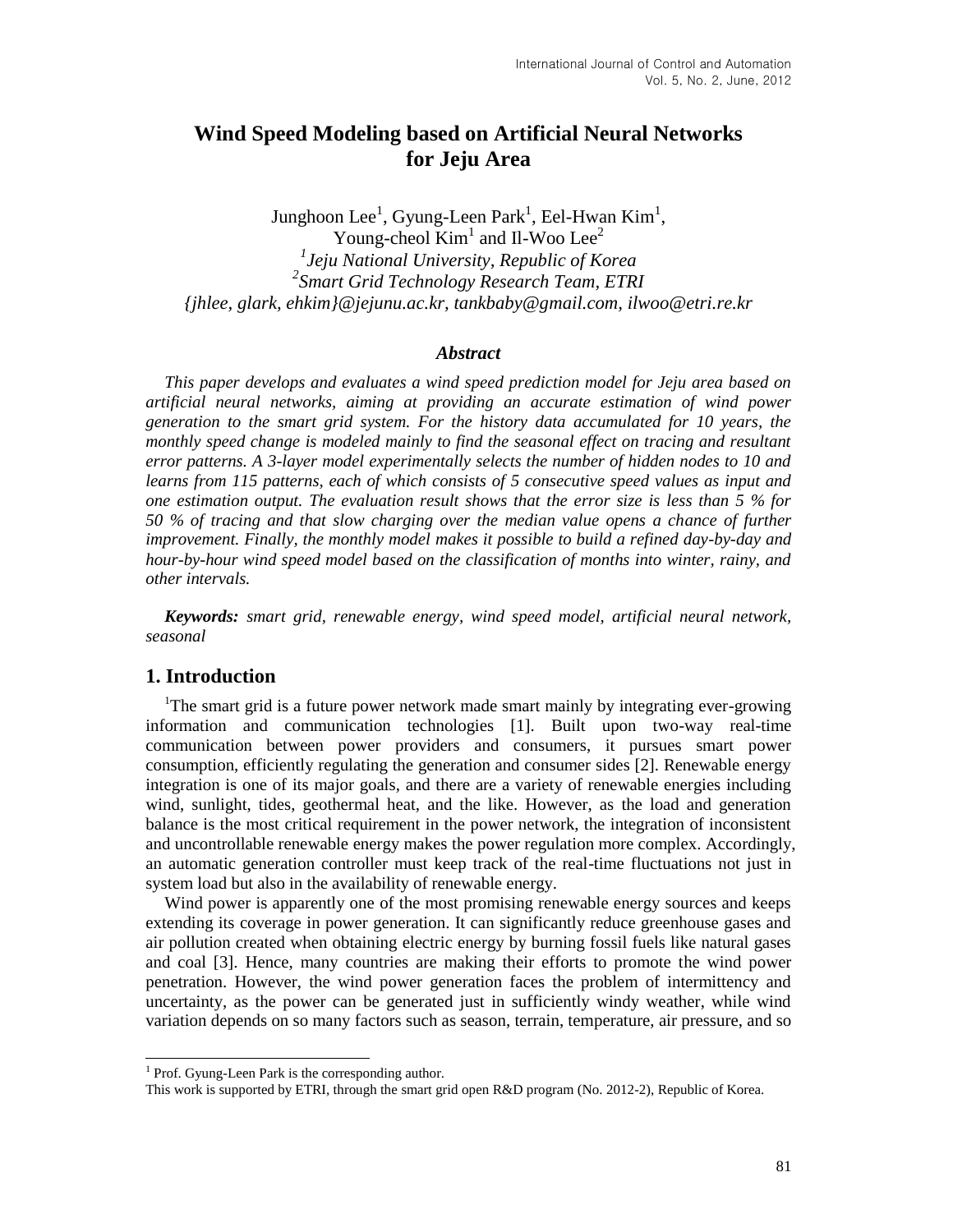on. More innovative and intelligent technologies are needed to alleviate this problem and wind power forecasting is one of the most fundamental methods to coordinate the operation of wind generators combined with other energy generator plans [4].

Precise forecasting not only reduces the frequency regulation cost but also prompts renewable energy integration to the smart grid. The operation includes regulation, spinning reserve, supplemental reserve, replacement reserve, and voltage control [5]. As electricity cannot be saved to be consumed later on necessary basis, power management must maintain interconnection frequency and match generation to load within the control area. Strategies for power system operation are based on forecasts of diverse conditions on generation and demand. Here, the past data of wind speed can give us useful information for forecasting the amount of wind power generation. Exploiting the history data is generally based on pattern recognition [6]. Namely, if we input a specific pattern of wind speed, the forecast model gives the most similar ones in the past.

According to [7], forecasting methods can be classified into physical and statistical approaches. While physical models try to find the best estimate based on physical, meteorological, and technical factors, statistical models identify explanatory input variables in measurement value streams, usually employing recursive least squares and ANNs (Artificial Neural Networks). The ANN can efficiently model non-linear time series, for which a mathematical model can hardly be built, by means of self-learning, self-organization, and auto-adaptation. Moreover, it can benefit from parallel processing and distributed storage. In addition, there are some ANN libraries available in the public domain, making it possible to build and test an ANN model for any time series just after defining input variables and generating learning patterns. It can be combined with other technologies such as fuzzy logic and ARMA (AutoRegression Moving Average) [7].

In this regard, this paper designs a wind speed forecast model based on ANN in Jeju province, Republic of Korea. Jeju area has much wind all year round and its local government is building many wind generation facilities. We can exploit the hour-by-hour wind speed data measured at a wind farm located in the west coast area for past 10 years. At the current stage, to catch the seasonal trend of wind speed, this paper concentrates on modeling monthly speed patterns. After that, more refined forecast model can be built based on the speed trend classification and its error dependency. The training phase first extracts the learning patterns after converting the history data to monthly averages and then submits to the ANN. Finally, the ANN model can generate the monthly forecast for the given number of previous sequences based on a 3-layer architecture.

## **2. Background and Related Work**

The Republic of Korea was designated as one of the smart grid initiative countries together with Italy during the expanded G8 Summit in 2009 [8]. The Korean national government launched the Jeju smart grid test-bed, aiming at testing leading-edge technologies and developing business models in 5 major areas consisting of smart power grid, smart place, smart transportation, smart renewables, and smart electricity services. The smart renewable area builds a renewable energy generation complex including wind farms and stably integrates it to the power distribution network. Every control scheme can be designed and implemented in TOC (Total Operation Center) as shown in Figure 1. Moreover, homes or buildings are encouraged to install their own generation facilities and battery devices for renewable energy sources [4]. Several consortiums are developing business models concerning renewable energy trading and scalable system integration solutions.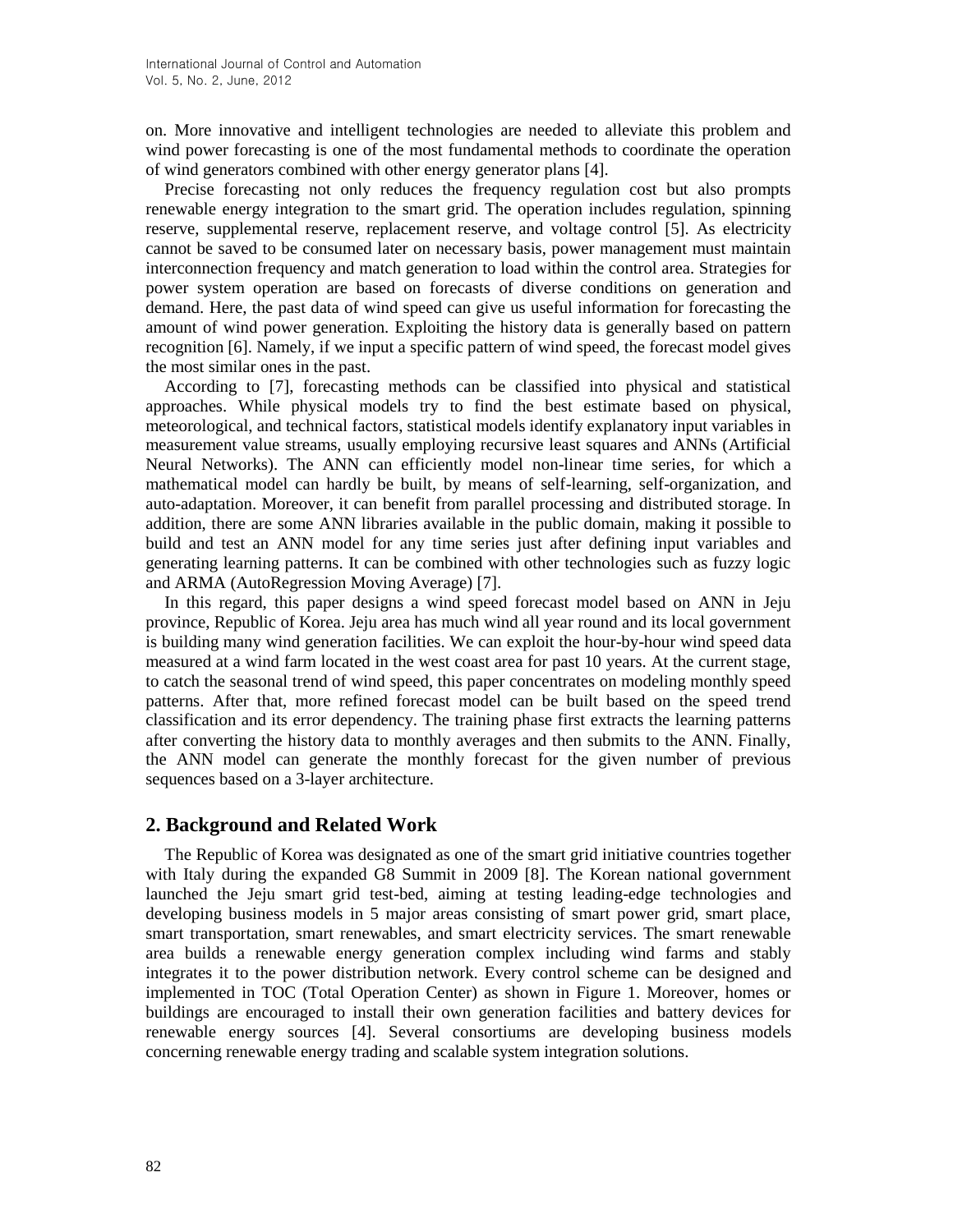

**Figure 1. Power Grid and Renewable Energy**

There are so many researches indeed on wind speed modeling, so this section reviews some work based on pattern recognition. First, based on the observation that wind speed dynamics can be classified by a set of trend patterns, and that the duration of each pattern is different, [9] proposes the methods of wind pattern identification and subsequent wind pattern modeling exploiting wind speed data history. It first groups wind speed variation into rising and decreasing patterns to build a mathematical estimation for each pattern using linear, exponential, logarithmic, and S-function models. Here, the authors do not take the fluctuation interval as a wind pattern. For each model, the correlation coefficients are calculated and a regression model is added for better forecasting. This work finds out that wind pattern models can show better results for short term wind speed forecast for the wind speed data obtained in a wind farm in Inner Mongolia.

Next, the forecasting system designed in [7] consists of the wind power prediction and a fuzzy index models. The prediction model provides an initial prediction based on a selforganized map and three radial basis neural networks. It separates the time series of wind speeds according to the speed level of small, medium, and large. Each set trains respective ANNs differently. Then, the fuzzy model identifies poor networks after estimating the quality of numerical predictions based on 27 inference rules. This model was applied to an actual offshore wind farm and it can be used effectively for operation planning within 48 hours ahead. Anyway, each region has its own wind forecast model, which can be developed by the diverse combination of existing methods and parameter tuning.

As an interesting study on the wind speed distribution for the offshore environment having greater wind energy potential, [10] compares several models in terms of three metrics, namely, probability R2, estimate of average turbine power output, and estimates of extreme wind speed. This evaluation is built using 10-minute wind speed time series at 187 ocean buoy stations managed by NDBC (National Data Buoy Center). The authors consider not just Weibull distribution but also other relevant Reileigh, Kappa, and Wakeby distributions. This work concludes that Reileigh distribution is best for 10-minute average wind speeds, Kappa distribution shows the lowest mean square error for power output estimation, and 2-parameter lognormal distribution yields the best estimate for extreme wind speeds.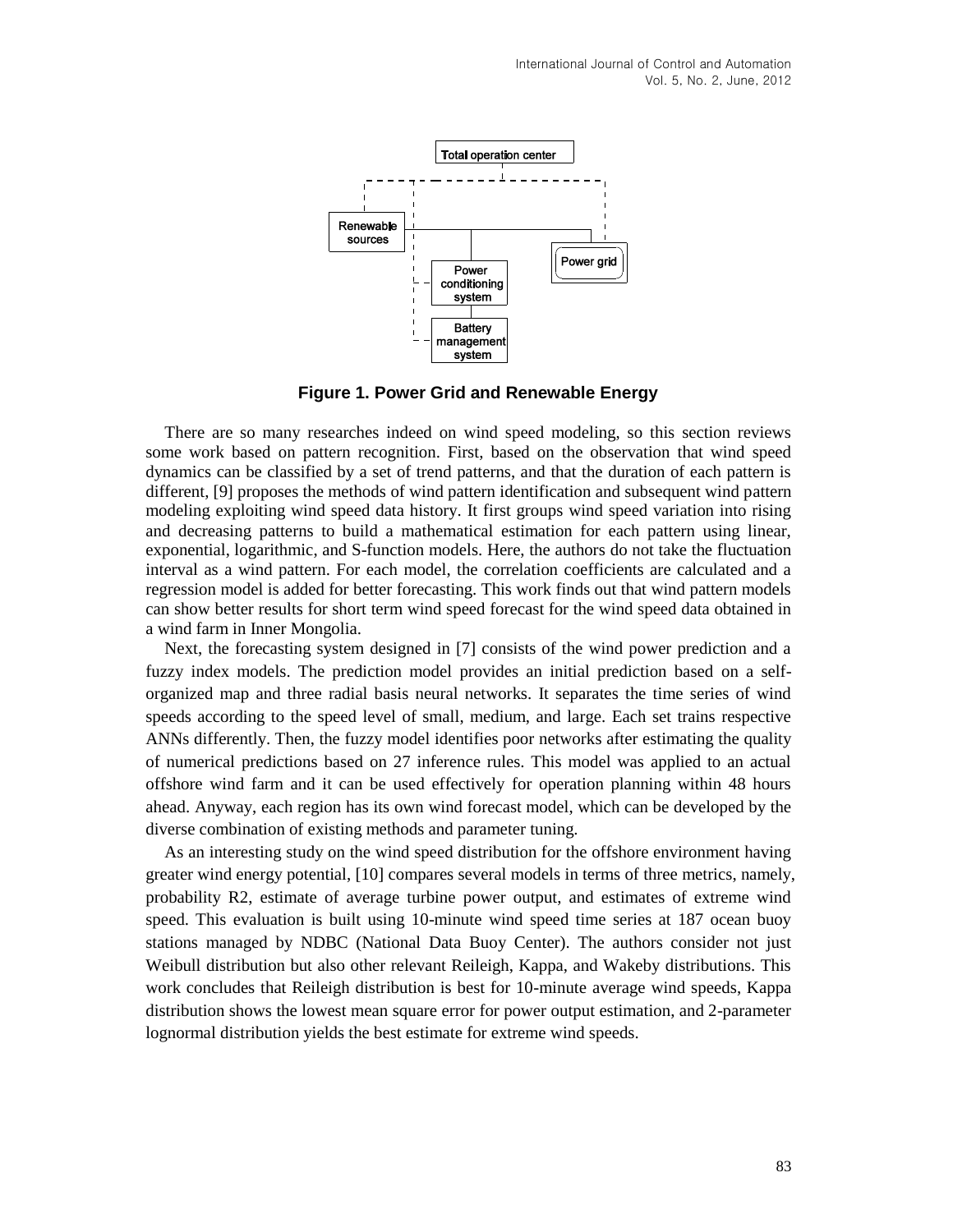## **3. Wind Speed Modeling**

## **3.1 Artificial Neural Network Model**

As for the stream data analysis, the ANN (Artificial Neural Network) can model the complex nonlinear behavior of target objects, without a mathematical or statistical formulation [11]. Here, neuron nodes compete to become active under certain constraint, and the connection between winning nodes will be strengthened in each training epoch. Training data sets are generally acquired by experimental measurement or environmental observation. Such an ANN model can be easily constructed for future trend prediction based on the past data. Time-series problems are one of the most representative applications for the ANN. They can be approximated by taking a specific time period as input patterns and the next value as the subsequent output. Namely, each set of history data, mainly a series of values, is fed to the training procedure to decide the weight of links in the ANN. The approximation is quite similar to pattern recognition in the large volume of history data [12].

There are some ANN libraries available in the public domain. For example, FANN (Fast ANN) is a free open source neural network library, which provides rich set of convenient API functions, particularly making it easy to handle training data set [13]. Moreover, to make an ANN learn a problem, we have to do nothing but define a function having a set of input and output variables. Regarding to the principle of function approximation by example, this library defines the text file format through which we can specify the learning patterns. It implements a multilayer ANN in C programming language, supporting diverse training schemes, mainly based on the back propagation algorithm, which changes the weights in the neural network model by propagating the error backwards from the output layer to the input layer. After the training phase, we can save the network and reload it for evaluation.

#### **3.2 Training Pattern Generation**

ANN modeling begins with the training phase, and training data sets must be designed and created. We have 10-year history data stream, which is equivalent to 120 month. To focus on the monthly behavior, hourly speed values are grouped by month, and then averaged, resulting in 120 sequence values. For annual tracing, the number of values is only 10, so the monthly pattern enables us to capture the large-scale wind change and investigate the seasonal effect. For the sequence of wind speed values, we build 115 sets of training patterns for a 3-layer network consisting of input, hidden, and output layers. Each set consists of 6 consecutive speed values. First 5 are taken as inputs and the 6-th one for the output. As no other input variable is employed in the tracing model, our ANN includes 5 nodes in the input layer and 1 node in the output layer.

In addition to the input and output layers, the number of nodes in the hidden layer must be decided. As there is no explicit optimal method to select the number of hidden nodes, it is experimentally decided. In this regard, Figure 2 shows the modeling error when the number of hidden nodes is 10, 20, 30, and 40, respectively, according to the training epoch. An epoch corresponds to a single iteration through the process of updating the weight of each link in the network. The FANN training phase displays the modeling error as training process goes by. This figure shows that the modeling error gets smaller according to the progress of training epoch. It finds out that modeling errors for all cases are almost same, even if some error spikes take place within 1,000 iterations for 30 and 40 node cases. Hence, we set the number of hidden nodes to 10 from now on.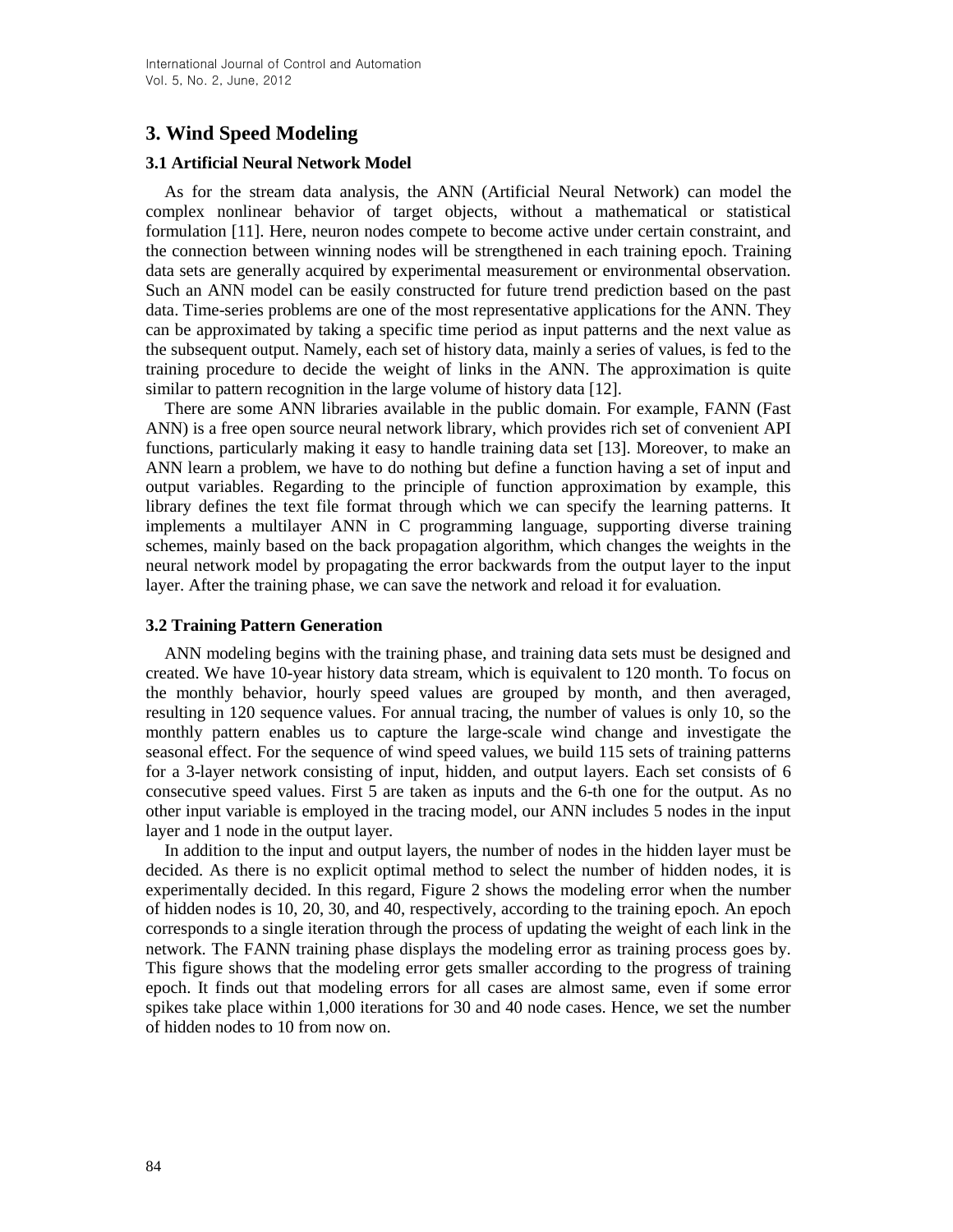

**Figure 2. Modeling Error**

#### **4. Prediction Analysis**

After the training phase, input patterns consisting of 5 consecutive values are submitted to the neural network model built in the previous. Then, each output, namely, the predicted or traced value, is compared with the actual value and Figure 3 plots the result. Actually, for the ANN library, output values are normalized to the interval of [0, 1.0] in the training phase and the output generation. The output values are mapped to the original range of [0, 4.51] mps (meter per second), and then recovered to the original value range. The figure shows that it is impossible to find any annual regularity in wind speed variation. It is definitely due to the unpredictability of heavy storms. The traced speed gets closer to the actual variation after 2004, indicating that with more training patterns, the accuracy gets improved. Moreover, when the speed is higher than the median value, our model tends to go a little bit faster, and vice versa, opening the possibility to further improve the tracing or prediction accuracy.



**Figure 3. Trace Analysis**

Next, Figure 4 plots the error distribution for 114 test inputs. The x-axis denotes the error size which is the difference between predicted and actual values represented in the normalized range. For 50 % of tracing, the error size lies between 0.0 and 0.05, namely, less than 5 %. The maximum error is 0.28. This figure shows that our training scheme and the neural network model works quite well for the monthly speed change. Even if we do neither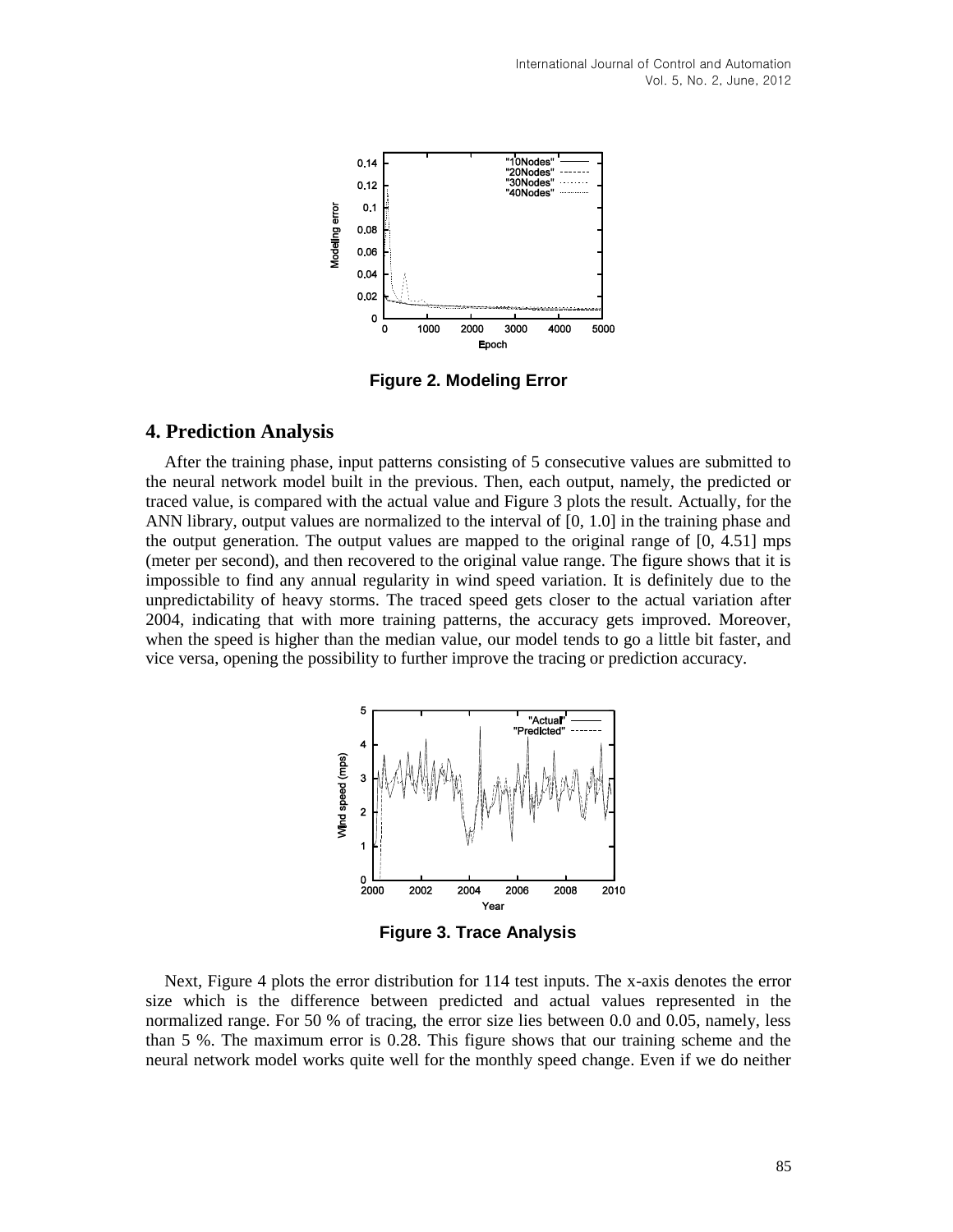take into account the time warping effect nor define time-scale variable, our model traces the sequence pattern for the different lengths of up-down patterns.



**Figure 4. Estimation Error Distribution**

Figure 5 shows the error trace result, which provides the pattern of overestimation and underestimation. As in the case of Figure 3, the unpredictability of seasonal storms is the major obstacle in finding annual patterns. Even though the overestimation area is slightly larger than the underestimation area, either one does not dominate. Moreover, no one lasts more than 3 months. At any rate, the pattern of overestimation and underestimation seems to be more affected by annual difference.



**Figure 5. Error Trace Analysis**

## **5. Conclusions**

In this paper, we have developed a wind speed prediction model based on artificial neural networks for Jeju province, which has very windy weather and its local government is endeavoring to build an area-wide wind generation facilities. An accurate estimation of wind power generation can help the smart grid to make the operation plan of many generation equipments. For the history data accumulated for 10 years, or 120 months, monthly speed change is modeled mainly to find the seasonal trace characteristics and error patterns. The 3 layer model experimentally sets the number of hidden nodes to 10 and learns from 115 patterns, each of which consists of 5 consecutive speed values as input and one estimation output. The evaluation result shows that for 50 % of tracing the error size is less than 5 % while the maximum error is 28 %. As future work, we are planning to refine our prediction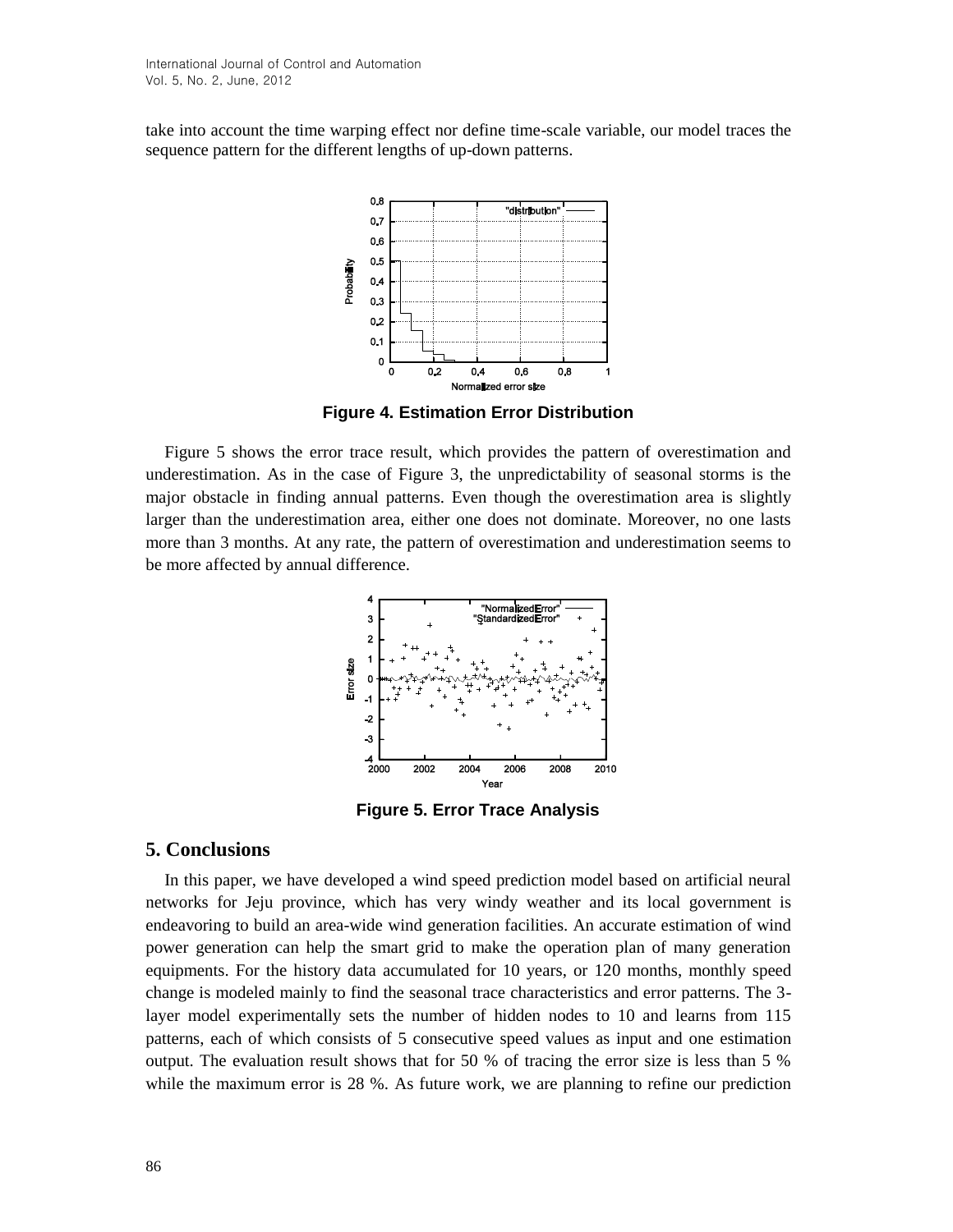model first, mainly adding critical input variables such as season and wind direction to build a more accurate hour-by-hour estimation model and corresponding wind power generation model.

## **References**

- [1] A. Ipakchi and F. Albuyeh, "Grid of the future. IEEE Power & Energy Magazine", **(2009)**, pp. 52–62.
- [2] D. Silva, X. Yu, D. Alahakoon and G. Holmes, "Semi-supervised classification of characterized patterns for demand forecasting using smart electricity meters", International Conference on Electrical Machines and Systems, **(2011)**, pp. 1–6.
- [3] R. Freire, J. Delgado, J. Santos and A. Almeida, "Integration of renewable energy generation with electric vehicle charging strategies to optimize grid load balancing", IEEE Annual Conference on Intelligent Transportation Systems, **(2010)**, pp. 392–396.
- [4] J. Lee, H. Kim, G. Park and M. Kang, "Energy consumption scheduler for demand response systems in the smart grid", To appear in Journal of Information Science and Engineering, **(2012)**.
- [5] U. Annakkage, D. Jacobson and D. Muthumum, "Method for studying and mitigating the effects of wind variability on frequency regulation", CIGRE/IEEE PES Join Symposium on Integration of Wide-Scale Renewable Resources into the Power Delivery System, **(2009)**.
- [6] H. Zhou, M. Hwang and X. Wu, "Forecast of wind speed and power of wind generator based on pattern recognition", Int'l Conference on Industrial Mechatronics and Automation, **(2009)**, pp. 504–508.
- [7] G. Sideratos and N. Hatziargyriou, "An advanced statistical method for wind power forecasting", IEEE Transactions on Power Systems, **(2007)**, pp. 258–265.
- [8] J. Lee, H. Kim and G. Park, "Renewable energy and power management in smart transportation", Lecture notes in Computer Sciences, vol. 7198, (2012), pp. 247–255.
- [9] C. Wang, Z. Lu and Y. Qiao, "Modeling of wind pattern and its application in wind speed forecasting", International Conference on Sustainable Power Generation and Supply, **(2009)**, pp. 1–6.
- [10] E. Morgan, M. Lackner, R. Vogel and L. Baise, "Probability distributions for offshore wind speeds", Energy Conversion and Management, vol. 52, **(2011)**, pp. 15–26.
- [11] K. Methaprayoon, C. Yingvivatanapong, W. Lee and J. Liao, "An integration of ANN wind power estimation into unit commitment considering the forecasting uncertainty", IEEE Transactions on Industry Applications, **(2007)**, pp. 1441–1448.
- [12] Y. Tan,W. Liu and Q. Qui, "Adaptive power management using reinforcement learning", IEEE/ACM International Conference on Computer-Aided Design, **(2009)**, pp. 461–467.
- [13] S. Nissen, "Neural network made simple", Software 2.0, **(2005)**.

## **Authors**



#### **Junghoon Lee**

He received the B.S., M.S., and Ph.D. from Dept. of computer engineering, Seoul National University, Korea. From 1990 to 1992, and also in 1996, he was a senior research engineer at Lab. of optical telecommunication, Daewoo Telecom, Korea. In 1997, he joined the Dept. of computer science and statistics in Jeju National University. From 2003 to 2005 and in 2009, he was a visiting scholar at Dept. of computer science, University of Texas at Austin. His research interests include real-time communication and wireless network.